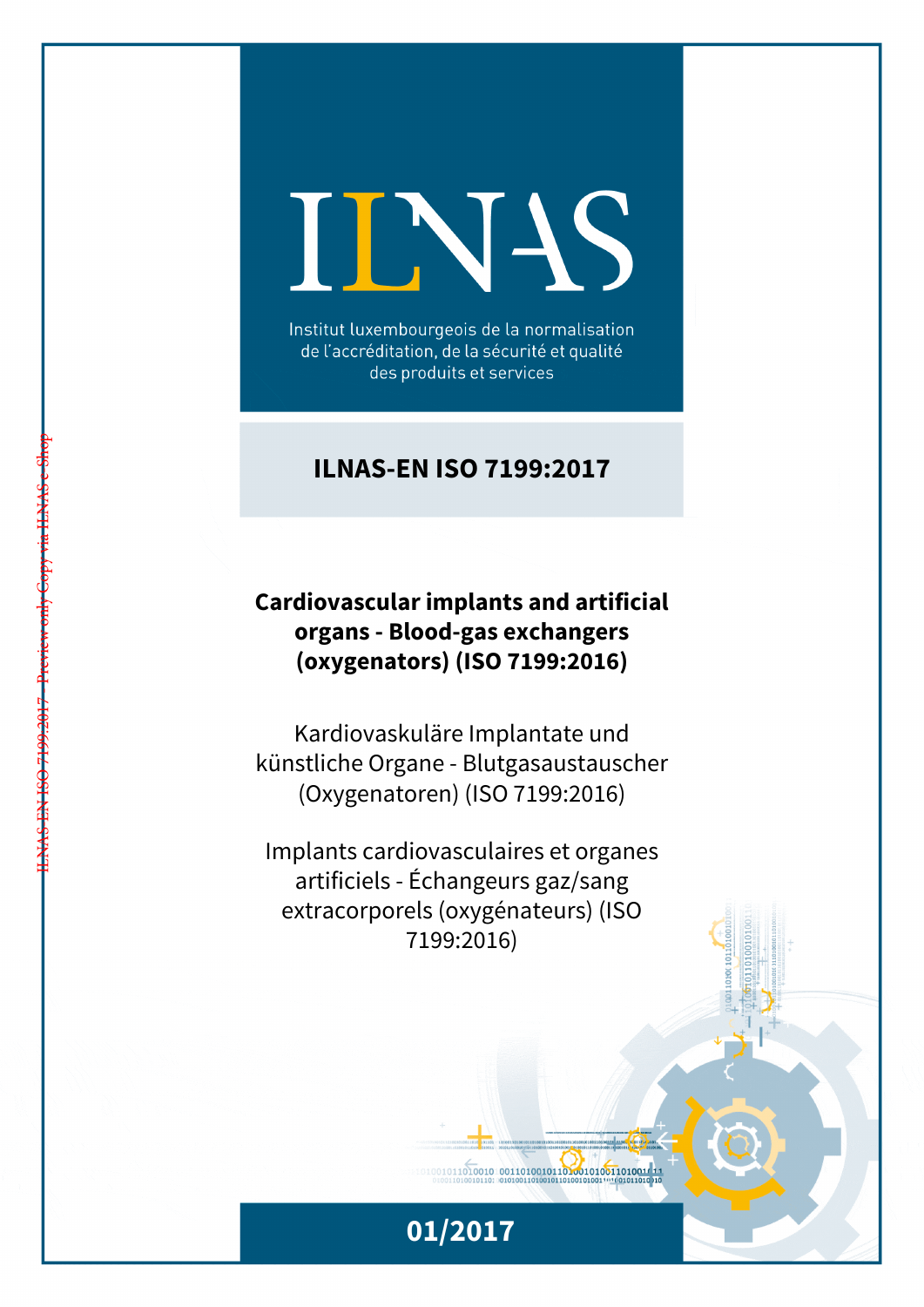#### **National Foreword**

This European Standard EN ISO 7199:2017 was adopted as Luxembourgish Standard ILNAS-EN ISO 7199:2017.

Every interested party, which is member of an organization based in Luxembourg, can participate for FREE in the development of Luxembourgish (ILNAS), European (CEN, CENELEC) and International (ISO, IEC) standards:

- Participate in the design of standards
- Foresee future developments
- Participate in technical committee meetings

https://portail-qualite.public.lu/fr/normes-normalisation/participer-normalisation.html

#### **THIS PUBLICATION IS COPYRIGHT PROTECTED**

Nothing from this publication may be reproduced or utilized in any form or by any mean - electronic, mechanical, photocopying or any other data carries without prior permission!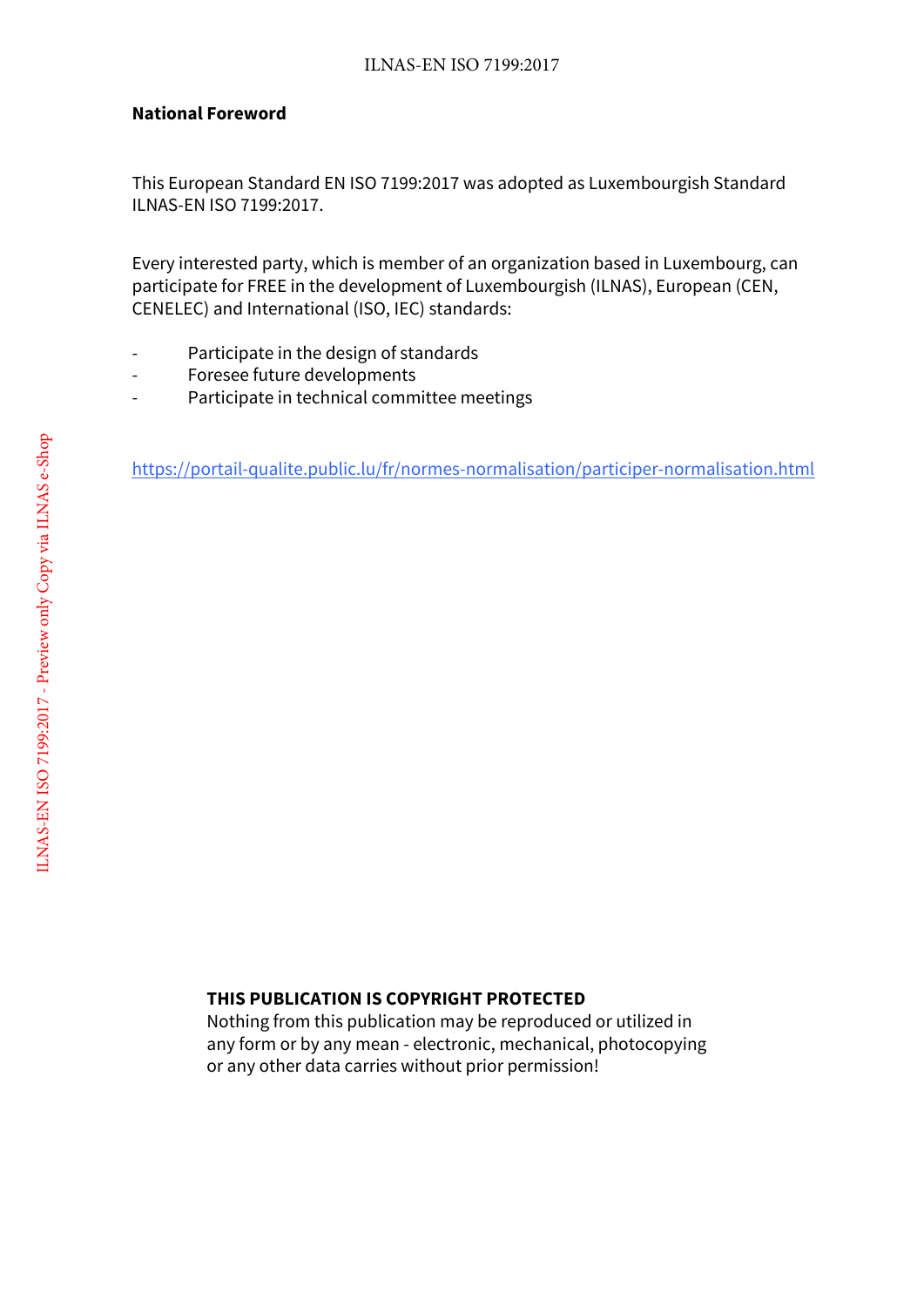# EUROPEAN STANDARD NORME EUROPÉENNE ILNAS-EN ISO 7199:20**EN ISO 7199**

# EUROPÄISCHE NORM

January 2017

ICS 11.040.40 Supersedes EN ISO 7199:2014

English Version

# Cardiovascular implants and artificial organs - Blood-gas exchangers (oxygenators) (ISO 7199:2016)

Implants cardiovasculaires et organes artificiels - Échangeurs gaz/sang extracorporels (oxygénateurs) (ISO 7199:2016)

 Kardiovaskuläre Implantate und künstliche Organe - Blutgasaustauscher (Oxygenatoren) (ISO 7199:2016)

This European Standard was approved by CEN on 6 November 2016.

CEN members are bound to comply with the CEN/CENELEC Internal Regulations which stipulate the conditions for giving this European Standard the status of a national standard without any alteration. Up-to-date lists and bibliographical references concerning such national standards may be obtained on application to the CEN-CENELEC Management Centre or to any CEN member.

This European Standard exists in three official versions (English, French, German). A version in any other language made by translation under the responsibility of a CEN member into its own language and notified to the CEN-CENELEC Management Centre has the same status as the official versions.

CEN members are the national standards bodies of Austria, Belgium, Bulgaria, Croatia, Cyprus, Czech Republic, Denmark, Estonia, Finland, Former Yugoslav Republic of Macedonia, France, Germany, Greece, Hungary, Iceland, Ireland, Italy, Latvia, Lithuania, Luxembourg, Malta, Netherlands, Norway, Poland, Portugal, Romania, Serbia, Slovakia, Slovenia, Spain, Sweden, Switzerland, Turkey and United Kingdom.



EUROPEAN COMMITTEE FOR STANDARDIZATION COMITÉ EUROPÉEN DE NORMALISATION EUROPÄISCHES KOMITEE FÜR NORMUNG

**CEN-CENELEC Management Centre: Avenue Marnix 17, B-1000 Brussels**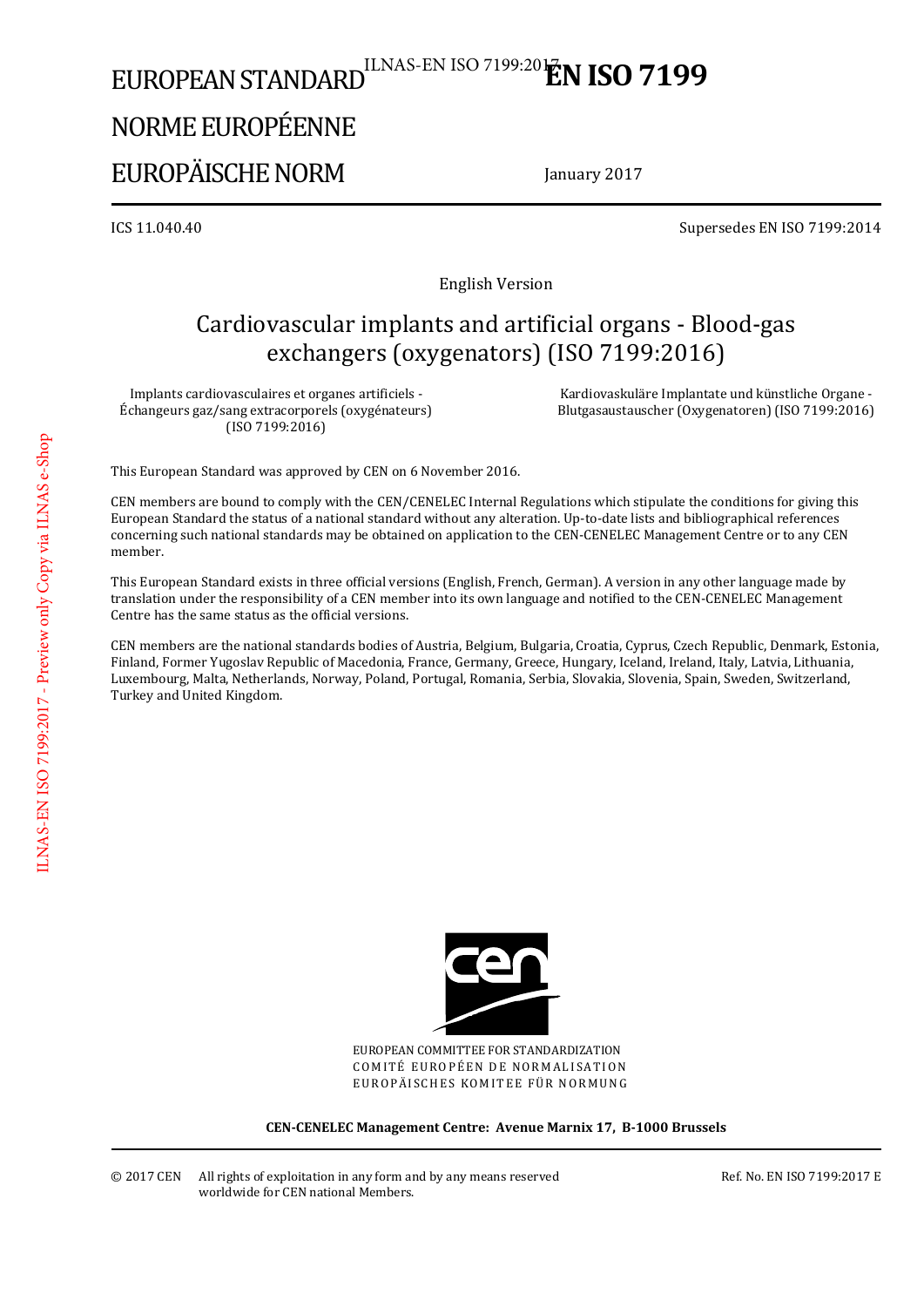<span id="page-3-0"></span>

| <b>Contents</b>                                                                      | Page |
|--------------------------------------------------------------------------------------|------|
|                                                                                      |      |
| Annex ZA (informative) Relationship between this European standard and the essential |      |

**2**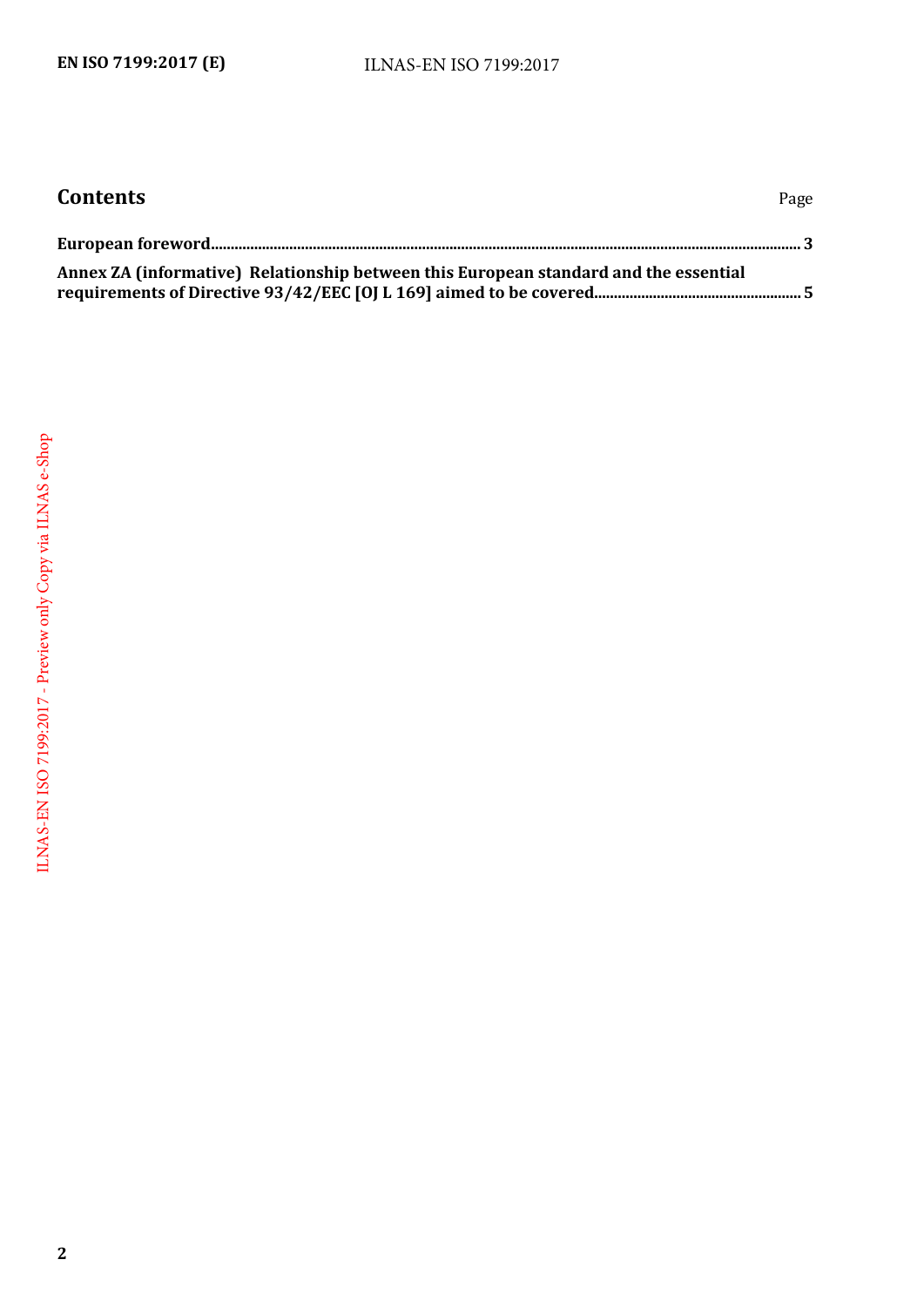### **European foreword**

This document (EN ISO 7199:2017) has been prepared by Technical Committee ISO/TC 150 "Implants for surgery" in collaboration with Technical Committee CEN/TC 205 "Non-active medical devices" the secretariat of which is held by DIN.

This European Standard shall be given the status of a national standard, either by publication of an identical text or by endorsement, at the latest by July 2017, and conflicting national standards shall be withdrawn at the latest by July 2017.

Attention is drawn to the possibility that some of the elements of this document may be the subject of patent rights. CEN [and/or CENELEC] shall not be held responsible for identifying any or all such patent rights.

This document supersedes EN ISO 7199:2014.

This document has been prepared under a mandate given to CEN by the European Commission and the European Free Trade Association, and supports essential requirements of EU Directive.

For relationship with EU Directive, see informative Annex ZA, which is an integral part of this document.

According to the CEN-CENELEC Internal Regulations, the national standards organizations of the following countries are bound to implement this European Standard: Austria, Belgium, Bulgaria, Croatia, Cyprus, Czech Republic, Denmark, Estonia, Finland, Former Yugoslav Republic of Macedonia, France, Germany, Greece, Hungary, Iceland, Ireland, Italy, Latvia, Lithuania, Luxembourg, Malta, Netherlands, Norway, Poland, Portugal, Romania, Serbia, Slovakia, Slovenia, Spain, Sweden, Switzerland, Turkey and the United Kingdom.

The following referenced documents are indispensable for the application of this document. For undated references, the latest edition of the referenced document (including any amendments) applies. For dated references, only the edition cited applies. However, for any use of this standard "within the meaning of Annex ZA", the user should always check that any referenced document has not been superseded and that its relevant contents can still be considered the generally acknowledged state-ofart.

When an IEC or ISO standard is referred to in the ISO standard text, this shall be understood as a normative reference to the corresponding EN standard, if available, and otherwise to the dated version of the ISO or IEC standard, as listed below.

NOTE The way in which these referenced documents are cited in normative requirements determines the extent (in whole or in part) to which they apply.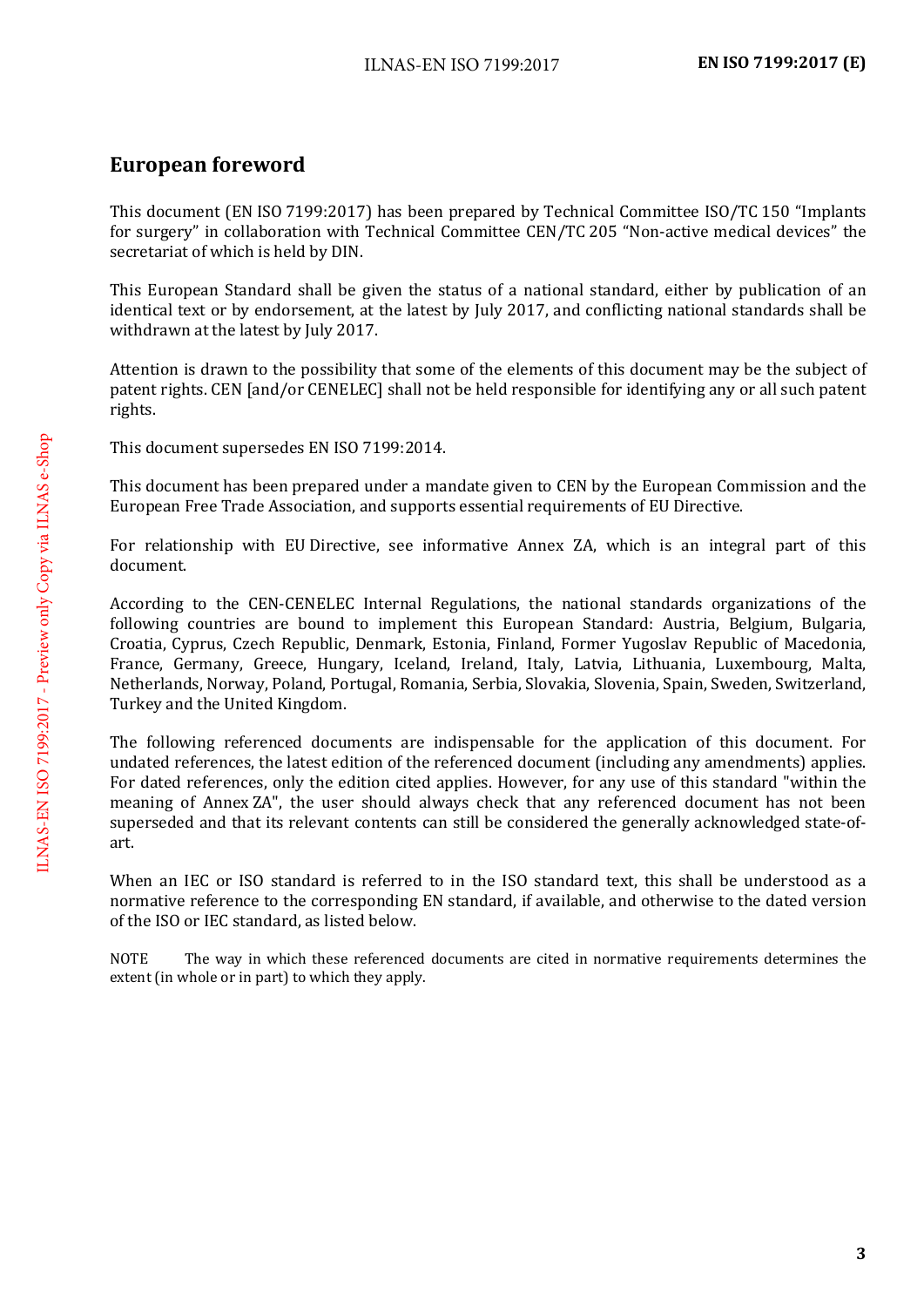| <b>Normative references</b>                  | <b>Equivalent dated standard</b>                       |                                                  |
|----------------------------------------------|--------------------------------------------------------|--------------------------------------------------|
| as listed in Clause 2 of<br>the ISO standard | EN                                                     | <b>ISO</b>                                       |
| ISO 10993-1                                  | EN ISO 10993-1:2009                                    | ISO 10993-1:2009                                 |
| ISO 10993-4                                  | EN ISO 10993-4:2009                                    | ISO 10993-4:2002 and<br>Amd 1:2006               |
| ISO 10993-7                                  | EN ISO 10993-7:2008 and<br>EN ISO 10993-7:2008/AC:2009 | ISO 10993-7:2008 and<br>ISO 10993-7:1/Cor 1:2009 |
| ISO 10993-11                                 | EN ISO 10993-11:2009                                   | ISO 10993-11:2006                                |
| ISO 11135                                    | EN ISO 11135:2014                                      | ISO 11135:2014                                   |
| ISO 11137-1                                  | EN ISO 11137-1:2006 and<br>EN ISO 11137-1:2006/A1:2013 | ISO 11137-1:2006 and<br>Amd 1:2013               |
| ISO 11607-1                                  | EN ISO 11607-1:2009 and<br>EN ISO 11607-1:2009/A1:2014 | ISO 11607-1:2006 and<br>Amd 1:2014               |
| ISO 11607-2                                  | EN ISO 11607-2:2006 and<br>EN ISO 11607-2:2006/A1:2014 | ISO 11607-2:2006 and<br>Amd 1:2014               |
| ISO 15675                                    |                                                        | ISO 15675:2009                                   |
| ISO 17665-1                                  | EN ISO 17665-1:2006                                    | ISO 17665-1:2006                                 |

#### **Endorsement notice**

The text of ISO 7199:2016 has been approved by CEN as EN ISO 7199:2017 without any modification.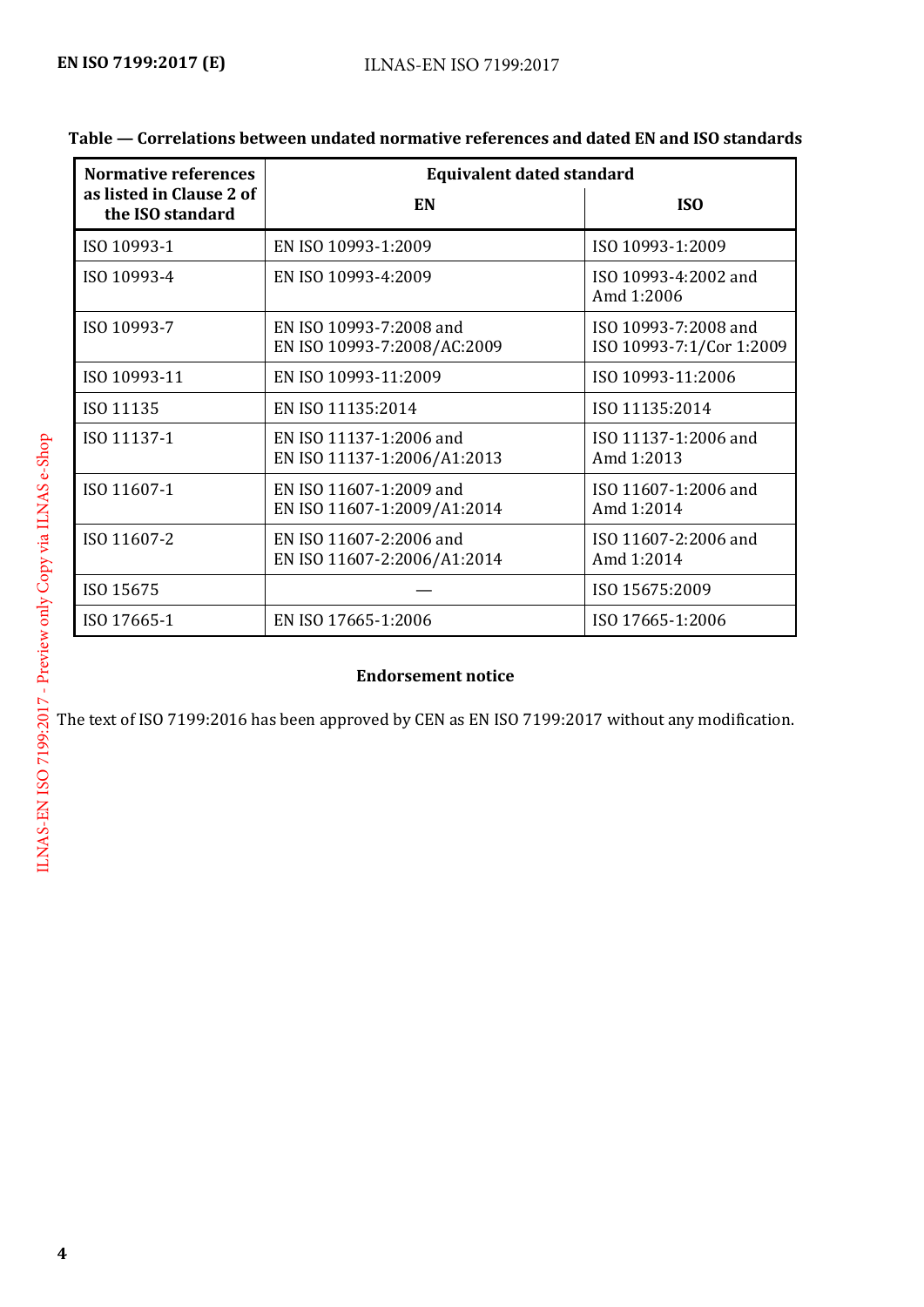## **Annex ZA**

#### (informative)

#### <span id="page-6-0"></span>**Relationship between this European standard and the essential requirements of Directive 93/42/EEC [OJ L 169] aimed to be covered**

This European Standard has been prepared under a Commission's standardization request *'M/023 concerning the development of European standards related to medical devices'* to provide a voluntary means of conforming to essential requirements of Council Directive 93/42/EEC of 14 June 1993 concerning medical devices [OJ L 169].

Once this standard is cited in the Official Journal of the European Union under that Directive, compliance with the normative clauses of this standard given in Table ZA.1 confers, within the limits of the scope of this standard, a presumption of conformity with the corresponding essential requirements of that Directive, and associated EFTA regulations.

NOTE 1 Where a reference from a clause of this standard to the risk management process is made, the risk management process needs to be in compliance with Directive 93/42/EEC as amended by 2007/47/EC. This means that risks have to be reduced "as far as possible", "to a minimum", "to the lowest possible level", "minimized" or "removed", according to the wording of the corresponding essential requirement.

NOTE 2 The manufacturer's policy for determining **acceptable risk** must be in compliance with Essential Requirements 1, 2, 5, 6, 7, 8, 9, 11 and 12 of the Directive.

NOTE 3 This Annex ZA is based on normative references according to the table of references in the European foreword, replacing the references in the core text.

NOTE 4 When an Essential Requirement does not appear in Table ZA.1, it means that it is not addressed by this European Standard.

| <b>Essential Requirements</b><br>(ERs) of Directive<br>93/42/EEC | $Clause(s)/sub-clause(s)$ of<br>this EN                                                                                                                        | <b>Remarks/Notes</b>                                                                                                                                                                                                                                                                                                                                                                                                                                    |
|------------------------------------------------------------------|----------------------------------------------------------------------------------------------------------------------------------------------------------------|---------------------------------------------------------------------------------------------------------------------------------------------------------------------------------------------------------------------------------------------------------------------------------------------------------------------------------------------------------------------------------------------------------------------------------------------------------|
| 7.2                                                              | $4.1.1$ ; $4.1.2$ ; $5.2$ ; $5.2.1$ ; $5.2.2$ ;<br>5.3; 5.3.1; 5.3.1.1; 5.3.1.2;<br>$5.3.2$ ; $5.3.2.1$ ; $5.3.2.2$ ; $6.2.1$ d);<br>$(6.2.2 d)$ ; $(6.3 u) 1$ | 4.1.1 and 4.1.2 address<br>manufacturers' requirements<br>to ensure product sterility,<br>non-pyrogenicity, and<br>biocompatibility. 5.2 and 5.3<br>with associated sub-clauses<br>address testing for the above<br>to verify compliance that<br>products are sterile, non-<br>pyrogenic, and biocompatible.<br>6.2.1, 6.2.2 and 6.3 with<br>associated sub-clauses<br>address labelling to include<br>the manufacturers'<br>documentation attesting to |

**Table ZA.1 — Correspondence between this European Standard and Annex I of Directive 93/42/EEC [OJ L 169]**